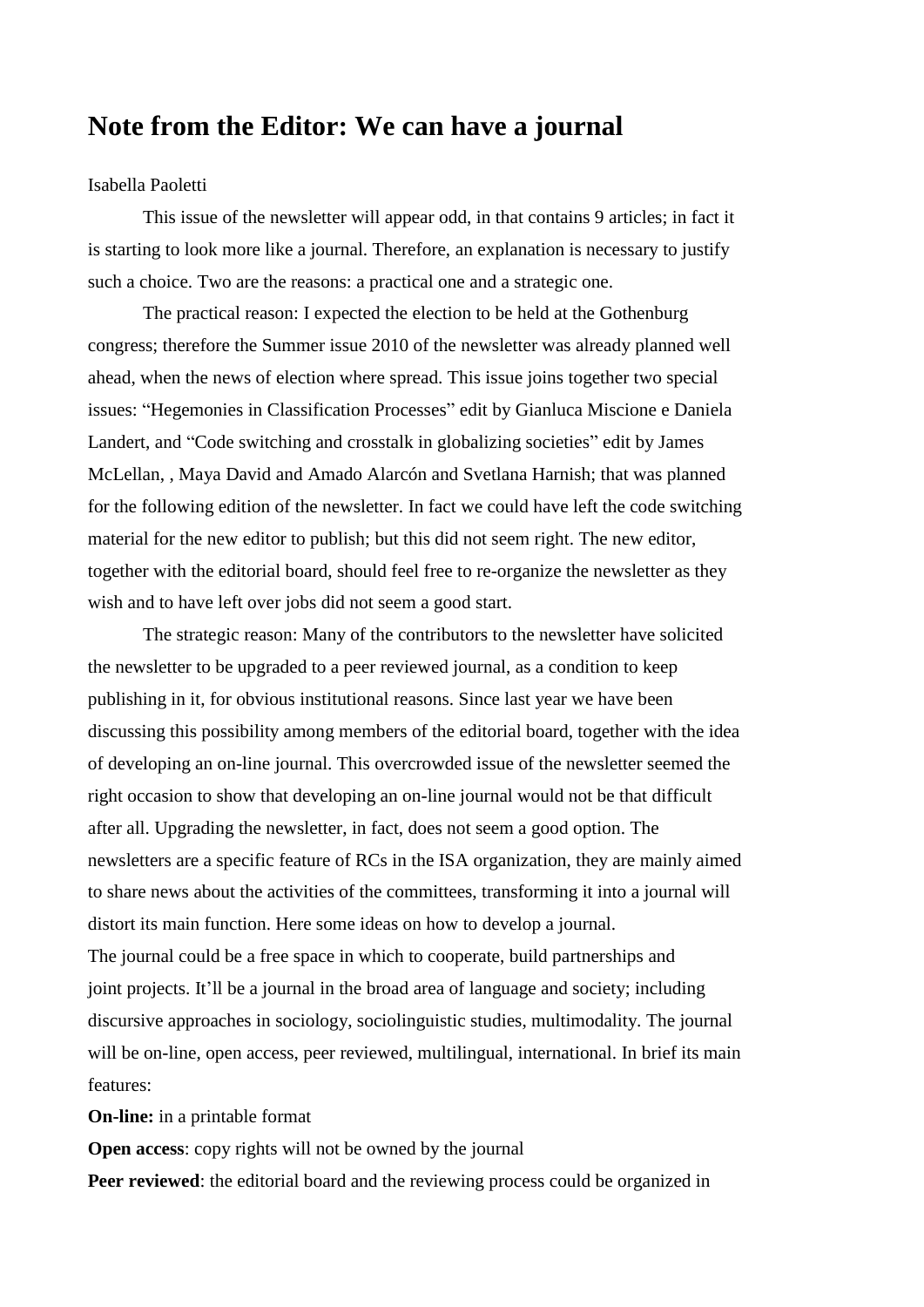groups according to broad thematic areas (cross talk and codeswitching etc.) or disciplinary areas (discourse analysis etc.). Each editorial group should be international and multilingual, including at least a native speaker of English. The editors of the Cross Talk and Codeswitching section of the newsletter, in this issue, represents a good example of the type of editorial group composition I mean.

**Multilingual**: 50% in English; 50% other languages: Spanish, Portuguese, French etc. with long abstracts in English. Preserving language variety at a disciplinary level is fruitful and worth the effects, since languages represent different ways of constructing realities, loosing languages will imply cultural impoverishment.

**International**: including Western and non Western countries, this is in the most interesting characteristic of ISA, making an effect to include scholars from all countries in the World. In fact, aim of the journal, among others, would be to bring work, that is done at a national level, to international attention.

**Mission:** cooperating and helping each other towards excellence in research in the field of language and society**.**

Since the 60s a very fruitful coalition started among scholars in linguistics interested with the influence of social phenomena on language and sociologists and social scientists becoming increasingly aware of the centrality of language in any social and cultural phenomena (Giglioli, 1972; Gumperz and Himes, 1972; Pride & Holmes, 1972). In 1972 Giglioli (pag.7-8) writes: "Some linguists have become concerned with socially conditioned linguistic phenomena, and some social scientists have become more aware of the social nature of language. The term sociolinguistics refers to this mutual convergence." I hope our committee can continue and develop this tradition. The recent change of name of our committee from "Sociolinguistics" to "Language and Society" was a good move, since "sociolinguistics" has been loosing this sense of cover term for this broad interdisciplinary area. Beyond the name, the relevant issue is maintaining this fruitful terrain of exchange. Scholars mainly in sociology and linguistics, but also in anthropology, philosophy etc. have developed a great variety of lines of research in studying the links between language and society. It is precisely the collaboration and dialog at the disciplinary boundaries that has proved to be so fertile (Bulcholz & Hall, 2008); moreover a concern with social justice was central to many of those studies from the beginning and this social commitment it is also worth preserving (Gumperz and Cook-Gumperz, 2008). Our committee should create the space for this legacy to grow and strengthen.